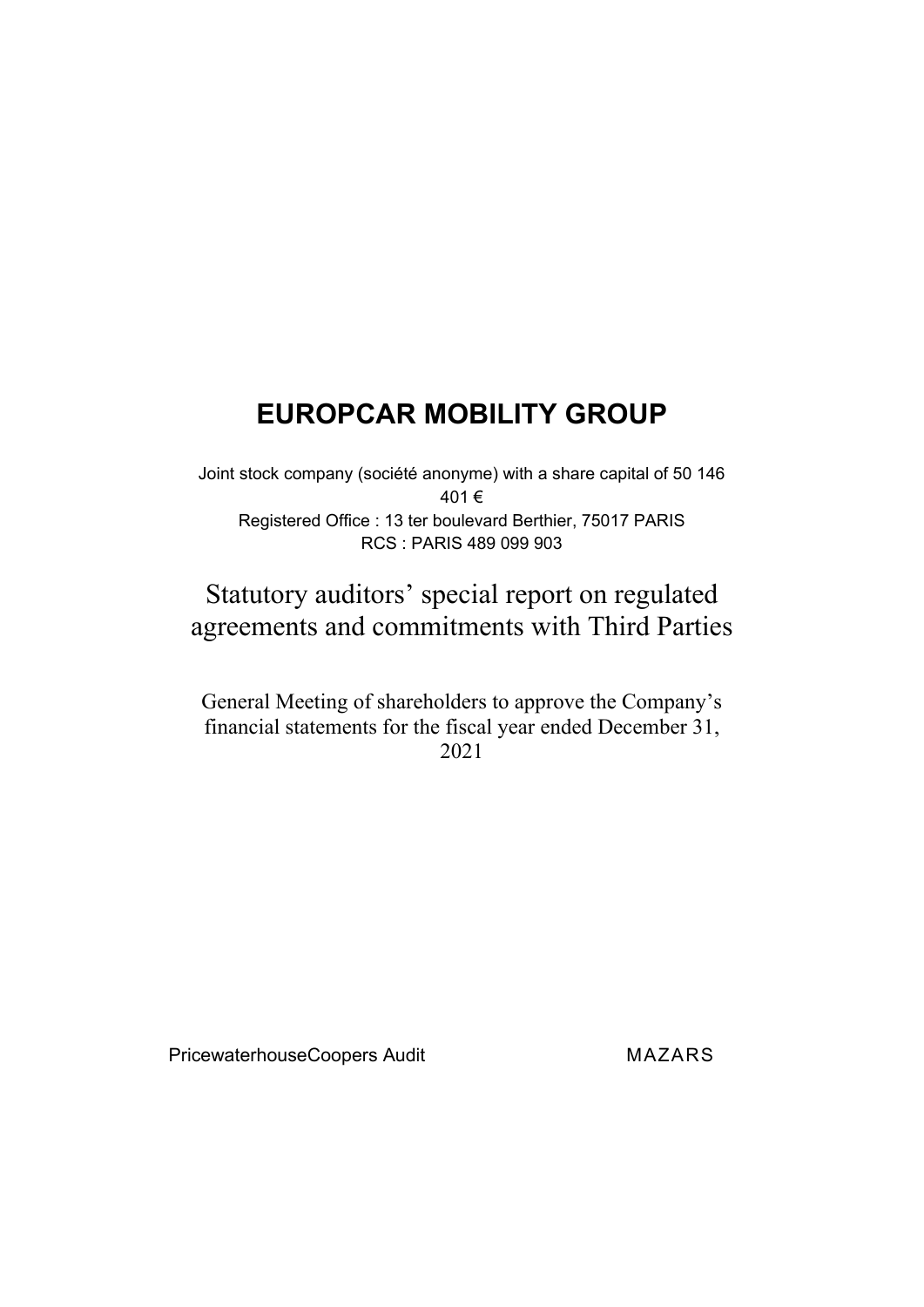*General Meeting of shareholders to approve the Company's financial statements for the fiscal year ended December 31, 2021*

*This is a free translation into English of the statutory auditors' special report on regulated agreements and commitments with third parties issued in French and it is provided solely for the convenience of English speaking users. This report should be read in conjunction with, and construed in accordance with, French law and professional auditing standards applicable in France.*

## **Statutory auditors' special report on regulated agreements and commitments with Third Parties**

To the General Meeting,

In our capacity as your company's statutory auditors, we hereby report to you on regulated agreements and commitments with third parties.

We are required to inform you, based on the information we have been given, of the terms and conditions as well as the reasons justifying the benefits for the Company of those agreements and commitments that have been indicated to us, or that we may have discovered during our assignment. We are not required to comment on whether they are beneficial or appropriate or to ascertain if any other agreements exist. It is your responsibility, in accordance with the terms of Article R. 225-31 of the French Commercial Code, to evaluate the benefits resulting from these agreements prior to their approval.

In addition, we are required, where applicable, to inform you, in accordance with Article R. 225‑31 of the French Commercial Code, of any agreements previously approved by the Shareholders' Meeting which were executed during the year. We performed the procedures that we deemed necessary in accordance with the guidance issued by the French Institute of statutory auditors (*Compagnie nationale des commissaires aux comptes*) for this type of engagement.

## **AGREEMENTS AND COMMITMENTS SUBMITTED TO THE APPROVAL OF THE GENERAL MEETING**

In accordance with article L.225-40 of the French commercial code, we have been informed of the following agreements previously authorized by the Board of Directors: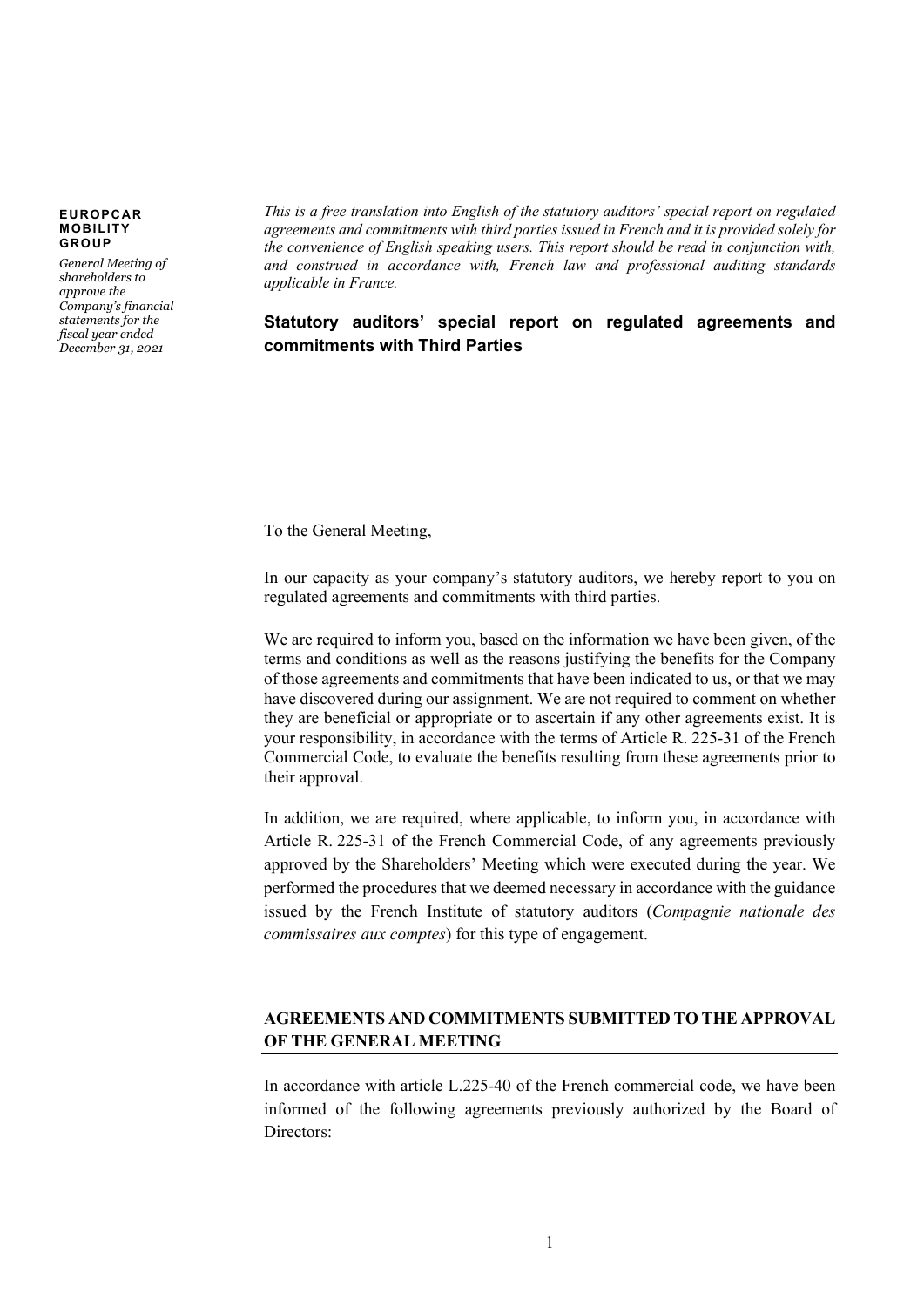*General Meeting of shareholders to approve the Company's financial statements for the fiscal year ended December 31, 2021*

At its meeting of July 28, 2021, the Board of Directors of Europcar Mobility Group (the "Company" or "Europcar Mobility Group") authorized, pursuant to Articles L. 225-38 et seq. of the French Commercial Code, the execution of a tender offer support agreement between the Company, on the one hand, and Volkswagen AG, Trinity Investments Designated Activity Company ("Attestor") and Pon Holdings BV (together, the "Consortium"), acting through the Luxembourg-registered company Green Mobility Holding SA which they jointly own, directly or indirectly (the "Offeror"), itself a party to the agreement, on the other hand, which sets out the terms of the combination between the Company and the Offeror and in particular the terms of the implementation of a public tender offer initiated by the Consortium through the Offeror (the "Offer") on the securities of the Company (hereafter referred to, as amended from time to time, the "Tender Offer Agreement").

The Tender Offer Agreement was entered into on July 28, 2021, prior to the announcement of the proposed Offer by press release of the Company on the same day.

At its meeting of September 16, 2021, the Company's Board of Directors subsequently authorized, pursuant to Articles L. 225-38 et seq. of the French Commercial Code, the execution of an amendment to the Tender Offer Agreement in order to clarify and adjust certain of its provisions regarding, in particular, the Offeror's intentions, the liquidity agreements to the benefit of the beneficiaries of free shares and the management bonuses and incentive plan (the "Amendment").

The Amendment was entered into on September 17, 2021, prior to the announcement of the filing of the draft Offer on September 20, 2021.

Persons directly or indirectly interested in the conclusion of the Tender Offer Agreement

Attestor, a shareholder holding more than 10% of the voting rights of the Company, a party to the Tender Offer Agreement.

Mr. Simon Franks, director, indirectly interested in the Tender Offer Agreement in his capacity as director appointed upon proposal of Attestor.

Mrs. Caroline Parot, director, indirectly interested in the Tender Offer Agreement in her capacity as Chief Executive Officer of the Company.

Key terms and conditions of the Tender Offer Agreement

The Tender Offer Agreement includes the following: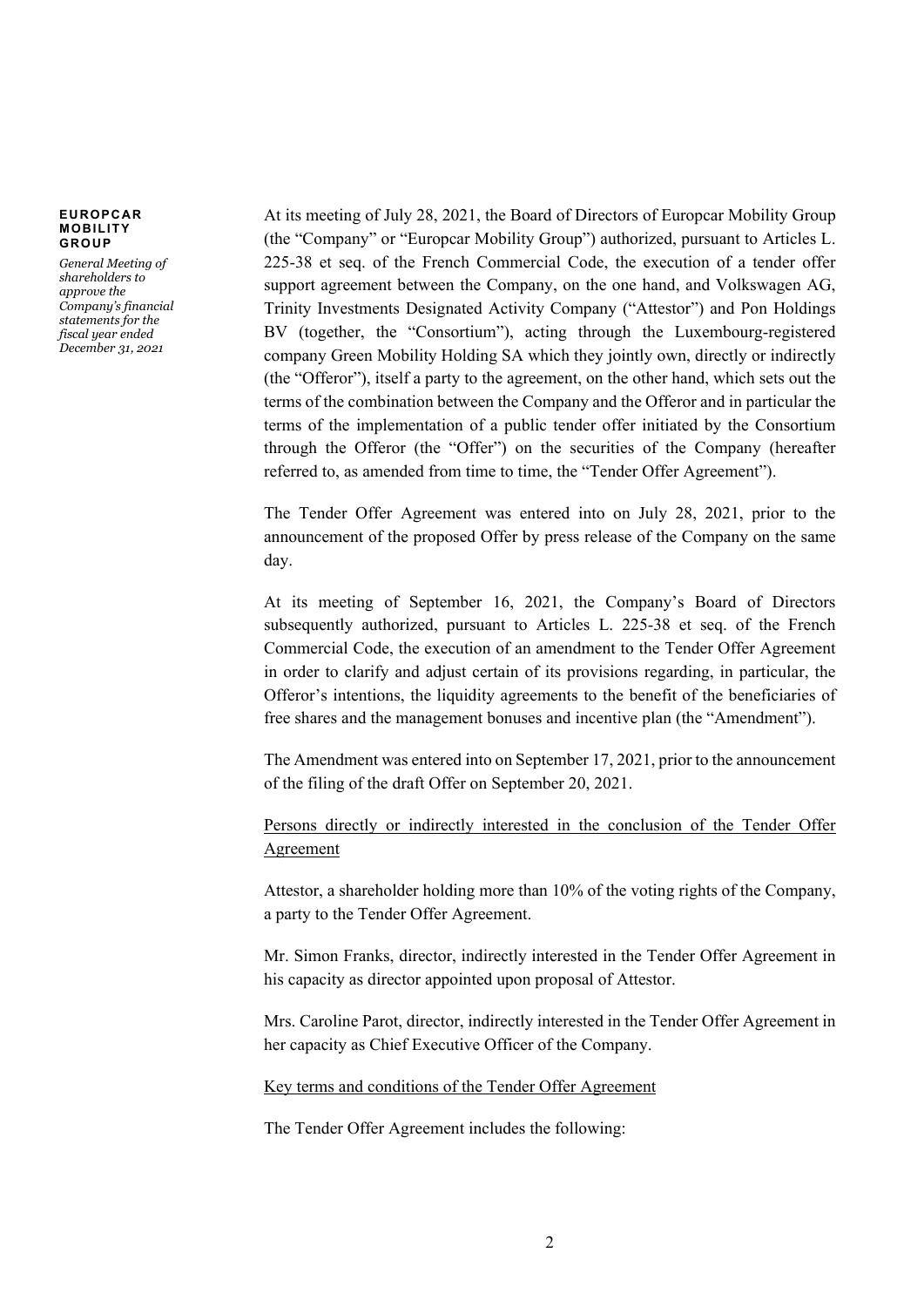*General Meeting of shareholders to approve the Company's financial statements for the fiscal year ended December 31, 2021*

- the commitment of the Offeror and the Consortium to file the Offer on agreed terms and conditions;
- the commitment of Europcar Mobility Group, the Offeror and the Consortium to cooperate in obtaining all necessary approvals from the relevant competition authorities in connection with the proposed combination;
- the confirmation by the Consortium and the Offeror of their intentions in terms of strategy, management, governance and employment in respect of the Company, as detailed in the Offeror's draft offer document;
- the undertaking by Europcar Mobility Group to convene its Board of Directors, after consultation of the relevant employee representative bodies, in order to issue a reasoned opinion on the Offer subject to its fiduciary duties and in consideration of the conclusions of the independent appraiser on the fairness of the financial terms of the Offer;
- the commitment of the Offeror to offer liquidity agreements to the beneficiaries of free shares allocated by the Company and which could not be tendered to the Offer due to an unavailability or a retention obligation, under financial conditions consistent with the Offer price;
- commitments of the Offeror concerning the implementation in favor of certain employees and managers of the Group:

(i) on the one hand, of two types of exceptional compensation, one referred to as a "retention bonus" (conditional upon the presence of the beneficiary in the Group six months after the completion of the Offer, for an aggregate amount of 5 million euros), the other one referred to as a "completion bonus" (conditional upon a favorable reasoned opinion of the Company's Board of Directors on the Offer and the successful completion of such Offer, and subject to the presence of the beneficiary on such date, for an aggregate amount of 2.4 million euros, including 1,437,500 euros to be paid to the Chief Executive Officer subject to the approval of the shareholders' meeting in accordance with articles L. 22-10-8 and L. 22-10-34, II of the French Commercial Code, as applicable); and

(ii) on the other hand, a management incentive plan in cash, which will be paid within a period of maximum two years, for a maximum aggregate amount of 10 million euros, subject to customary conditions (weighted at 20% for performance criteria and 80% for presence);

a customary exclusivity undertaking by Europcar Mobility Group in favor of the Offeror, providing for certain exceptions in the event of a qualified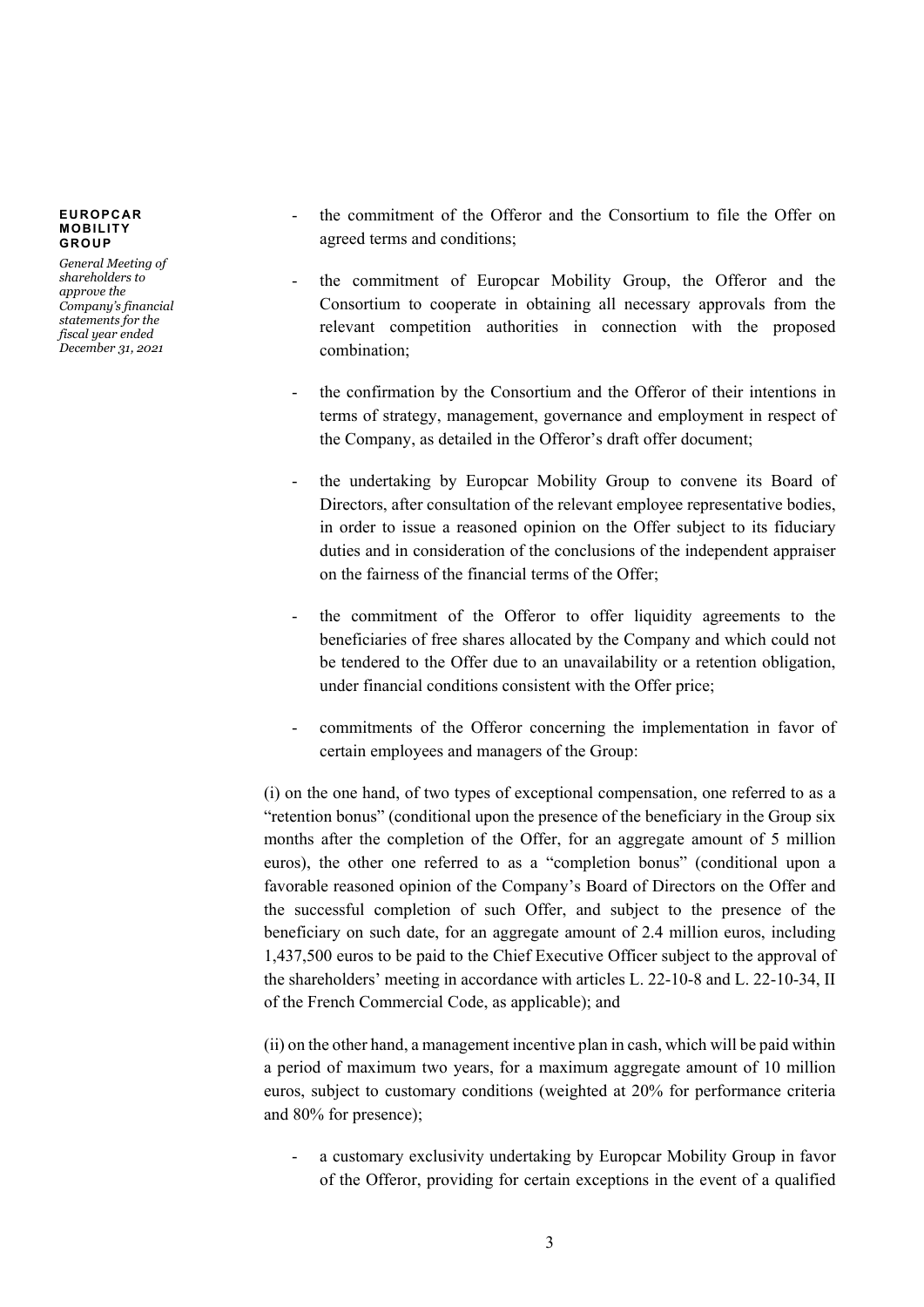*General Meeting of shareholders to approve the Company's financial statements for the fiscal year ended December 31, 2021*

superior alternative offer and which will lapse if the Offer has not been filed with the AMF before December 31, 2021;

- customary management undertakings given by Europcar Mobility Group in the ordinary course of business;
- a break-up fee of  $\epsilon$ 50 million to be paid by the Offeror to the Company if (i) the filing of the Offer fails to occur on or prior to December 31st, 2021 for any reason (including failure to obtain the antitrust clearances) or (ii) the Offeror fails to obtain all the antitrust clearances on or prior to March 31, 2022 (or June 30, 2022 in certain cases if the Company elects to extend such long stop date); and
- a break-up fee of  $\epsilon$ 50 million to be paid by the Company to the Offeror in the event the Board of Directors gives a favorable opinion on a qualified superior alternative offer.

## Reasons justifying the interest of the Tender Offer Agreement for the Company

The Board of Directors of Europcar Mobility Group has considered that the Tender Offer Agreement is justified in light of the Company's corporate interest and the interests of its shareholders and employees, in particular in that it provides for:

- the conditions of an Offer which would enable, if successful:

(i) Europcar Mobility Group to stabilize its shareholder base and combine with a Consortium led by Volkswagen, the Group's long-standing partner and a world leader in the automotive industry, which has announced its intention to make the Company the basis for its mobility platform;

(ii) its shareholders, to benefit from an immediate liquidity opportunity for all their shares at a guaranteed price; and

(iii) its employees, to be part of the Group's growth and transformation project led by its new controlling shareholder;

commitments by the Consortium and the Offeror (in particular in terms of cooperation and payment of a break-up fee in connection with obtaining the antitrust clearances, as described above) to secure and accelerate the implementation of this combination.

### **AGREEMENTS PREVIOUSLY APPROVED BY THE GENERAL MEETING**

We have not been informed of any agreements approved in prior years and which remained current during the past fiscal year.